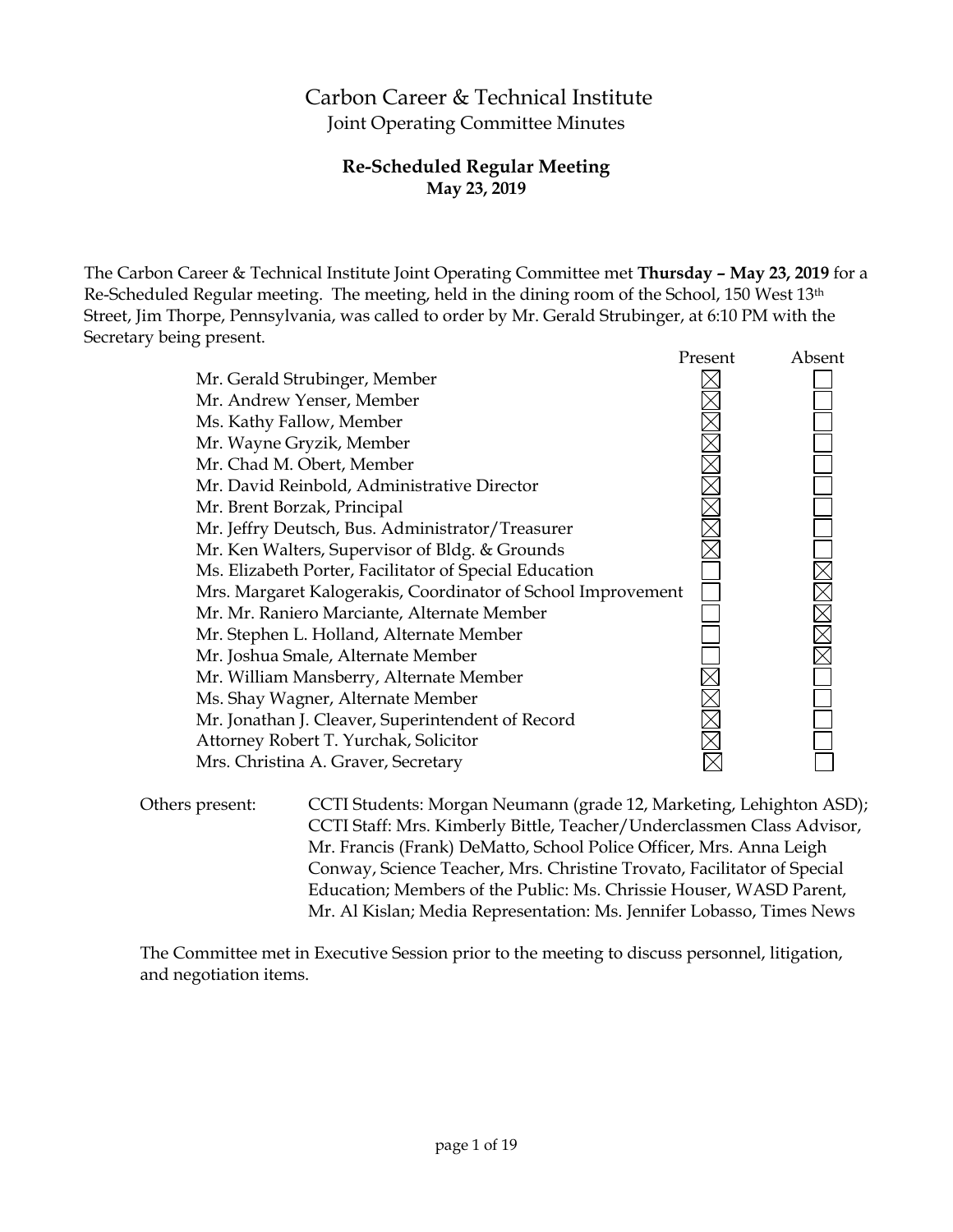#### **Approval of Minutes**

A. MOTION by Ms. Fallow, SECONDED by Mr. Gryzik to approve the Minutes of the April 15, 2019 Regular Meeting.

VOTE: YES - 5 NO - 0 ABSENT - 0 ABSTENTIONS - 0

Motion carried.

#### **Courtesy of the Floor to Visitors**

NONE

#### **Approval of Treasurer's Report (March & April 2019)**

MOTION by Mr. Gryzik, SECONDED by Ms. Fallow that the following motions be approved:

- A. to approve the Treasurer's Report for March 2019 showing a final balance of \$8,647,330.16 in the General Fund, and \$79,932.01 in the Student Activities Account.
- B. to approve the Treasurer's Report for April 2019 showing a final balance of \$8,519,471.14 in the General Fund, and \$76,974.57 in the Student Activities Account.

Ms. Fallow - Palmerton Mr. Yenser - Lehighton Mr. Gryzik - Panther Valley Mr. Obert - Weatherly Mr. Strubinger – Jim Thorpe



#### **Approval of Payment of Bills**

A. MOTION by Ms. Fallow, SECONDED by Mr. Gryzik to approve Payment of Bills - General Fund and Other Accounts.

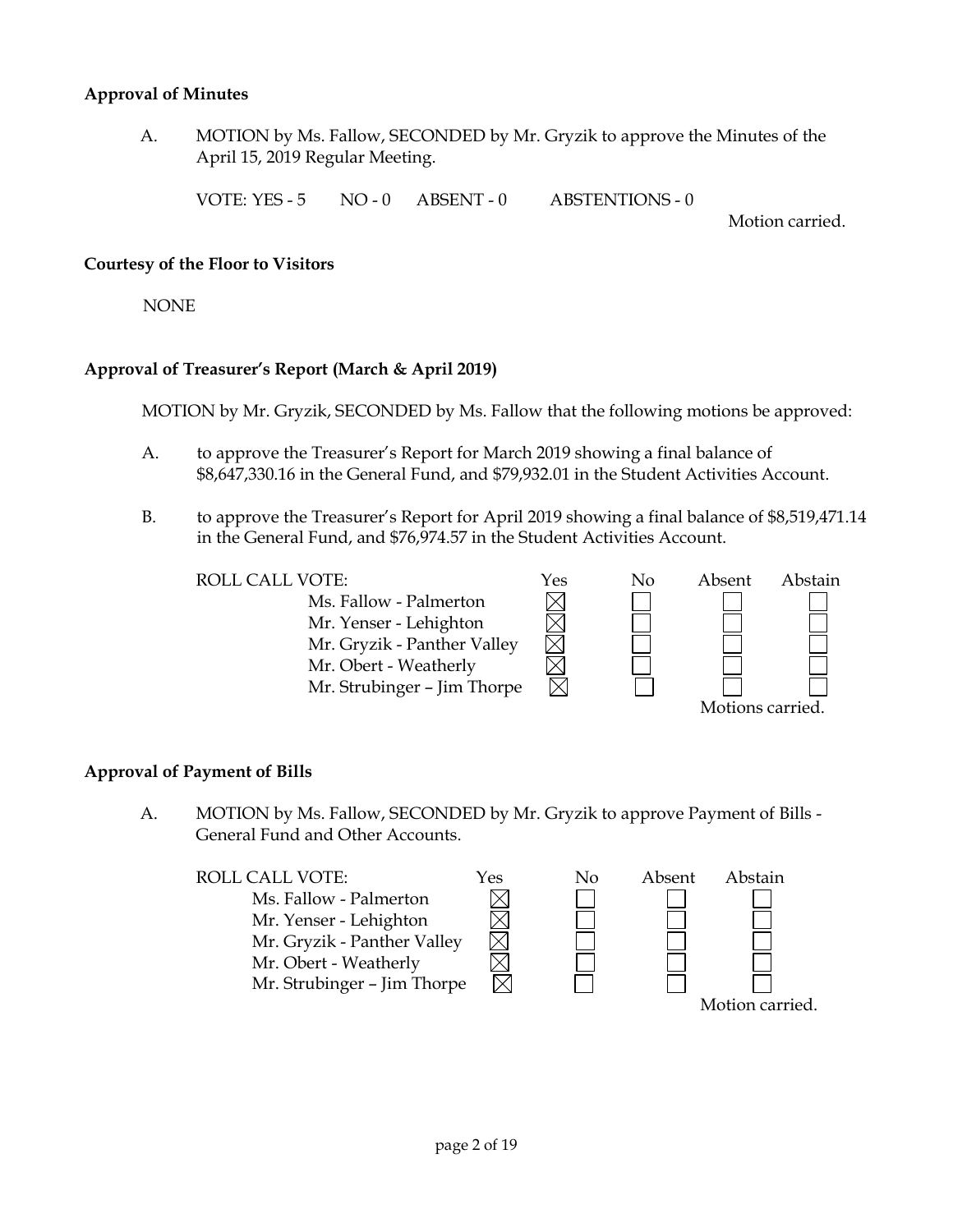## **Administrative Reports**

- Director's Report Mr. Dave Reinbold, Administrative Director
	- o Mrs. Anna Leigh Conway, Science Teacher
		- Mr. Borzak nominated her for Da Vinci Science Center Teacher Excellence Award. This involved a questionnaire in which Mr. Borzak noted Mrs. Conway's accomplishments. Mrs. Conway was chosen as one of the top three teachers from across Pennsylvania and New Jersey. She then was interviewed by a panel of stake holders from the Da Vinci Science Center. Upon the announcement of her winning, she was invited to a black-tie gala at Steel Stacks in Bethlehem where she received a lifetime family membership to the Da Vinci Science Center as well as a monetary award. She said this was a very humbling experience and thanked Mr. Borzak for nominating her for such a prestigious award. Mr. Borzak thanked her for everything she does and has done. The members of the Joint Operating Committee congratulated Mrs. Conway on her achievement.
		- Mrs. Conway then went on to discuss some of the accomplishments she has achieved to earn the nomination and award:
			- One of three schools in the county that does "trout in the classroom." She has an interesting standpoint as she coordinates with as many of the trade areas that she can. She utilizes aquaponics in their tank where they grow herbs for culinary arts, uses the fish tank to fertilize the school garden, did a cooperative lesson with welding and HVAC turning a mini fridge into a live well (runs on a battery back-up or the cigarette lighter in the vehicle keeping water aerated and cool) to transport the trout.
			- When she first started teaching at CCTI 10 years ago the school did not have an Envirothon program. She started one and now successfully takes about 20 students to the Carbon County Envirothon every year.
	- o Student Representative Morgan Neuman (senior marketing student, LASD)
		- Morgan added that as a student in Mrs. Conway's class she has learned many things regarding conservation and is much more conscientious of her daily actions. Morgan then distributed the gift of a t-shirt to Mr. Reinbold and Mr. Borzak on behalf of the field biology class and Mrs. Conway. The t-shirt design was created by students in the field biology class with the assistance of a graphic design student, Gibby Smith. She then reported on the following student activities:

## **SADD/Aevidum**

 Will be having a dress down day on Friday May 24th in honor of Memorial Day. The cost is \$5. All participants will be wearing an American flag sticker. Proceeds will be going to Jeans for Troops.

## **Student Council**

- March was a fantastic month we raised over \$800 in our annual penny wars, the proceeds will be presented to the Bo Tkach Foundation.
- Pull tab collection will come to a close at the end of May. All the tabs will be sent to the Shriners Hospital for their recycling endeavors,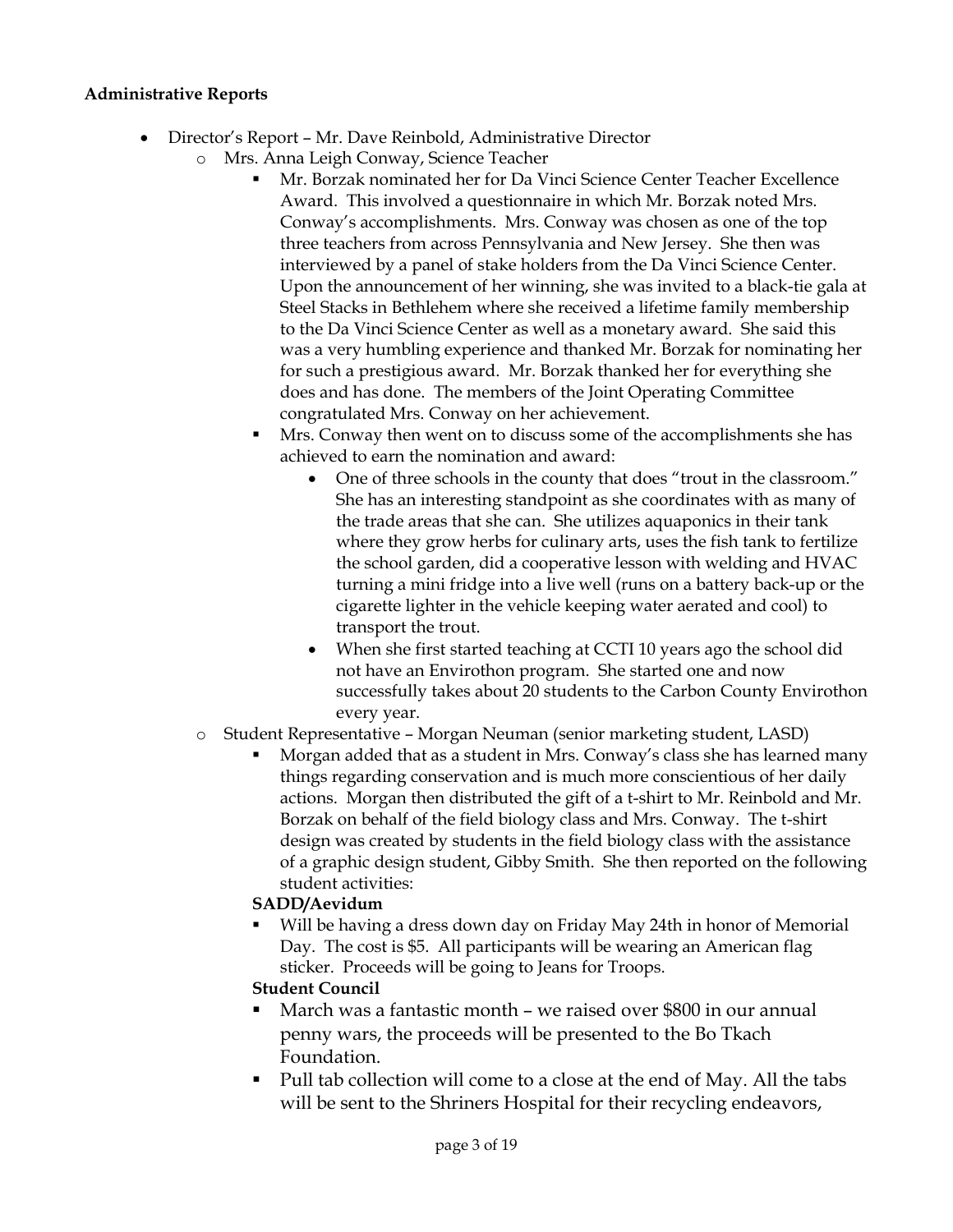which helps offset their transportation costs, for patients. The Technical area with the greatest amount by weight will receive a pizza party compliments of Mrs. Debra Mickey.

- Next event will be a kick ball tournament, for seniors only.
- Annual Talent show will be June 6th.

## **Interact Rotary Club**

- Continue to raise funds by selling root beer floats during lunch. Proceeds from that will be going to the Jim Thorpe Rotary Club in memory of Randy Smith.
- The Little Library project is completed and arrangements are in process to install in Jim Thorpe at Memorial Park.
- o Welding Certification
	- Mr. Reinbold reported that this was the first year that CCTI offered AWS welding certification in our welding class. Six of the seven students tested received their AWS level 1 (D1.1) industry standard certification. WTTI (Welder Training & Testing Institute) certified the area as a testing center. A tester came to the school, tested the students, took the finished products for testing, and sent back the final results.
- o In-service Days
	- Mr. Reinbold explained that CCTI had an in-service day in April and in May. On those days seniors only, reported to the school for NOCTI testing (written exam in April, performance exam in May). The students are tested while no other students are in the building and no classes are in session. The students are offered a ride (to and from the school) if needed, and given breakfast prior to starting the testing. Mr. Reinbold stated that "we try to make the testing experience a good experience." Our students historically do very well. Last year 96% scored advanced or competent (the state average being in the low 80's). Mr. Borzak added that we always have 100% attendance for the NOCTI exam, as well. Mr. Reinbold agreed that in the past 4 years that the school has been doing this, there has never been a student that did not show up. Outside evaluators are brought in allowing the CCTI staff the opportunity to partake in multiple in-service activities. Some of which were as follows:
	- The Comprehensive Planning meeting was attended by JOC member Kathy Fallow. We are currently at the midpoint year of the Comprehensive Plan (last was completed in 2016 with the next slated for 2022 – 2019 being the midway year). The staff development goal was reviewed. The team listed over 100 different staff development activities that teachers had taken part in over the past few years and then evaluated each one to see if they fit into certain categories to meet criteria received from the Comprehensive Planning Committee for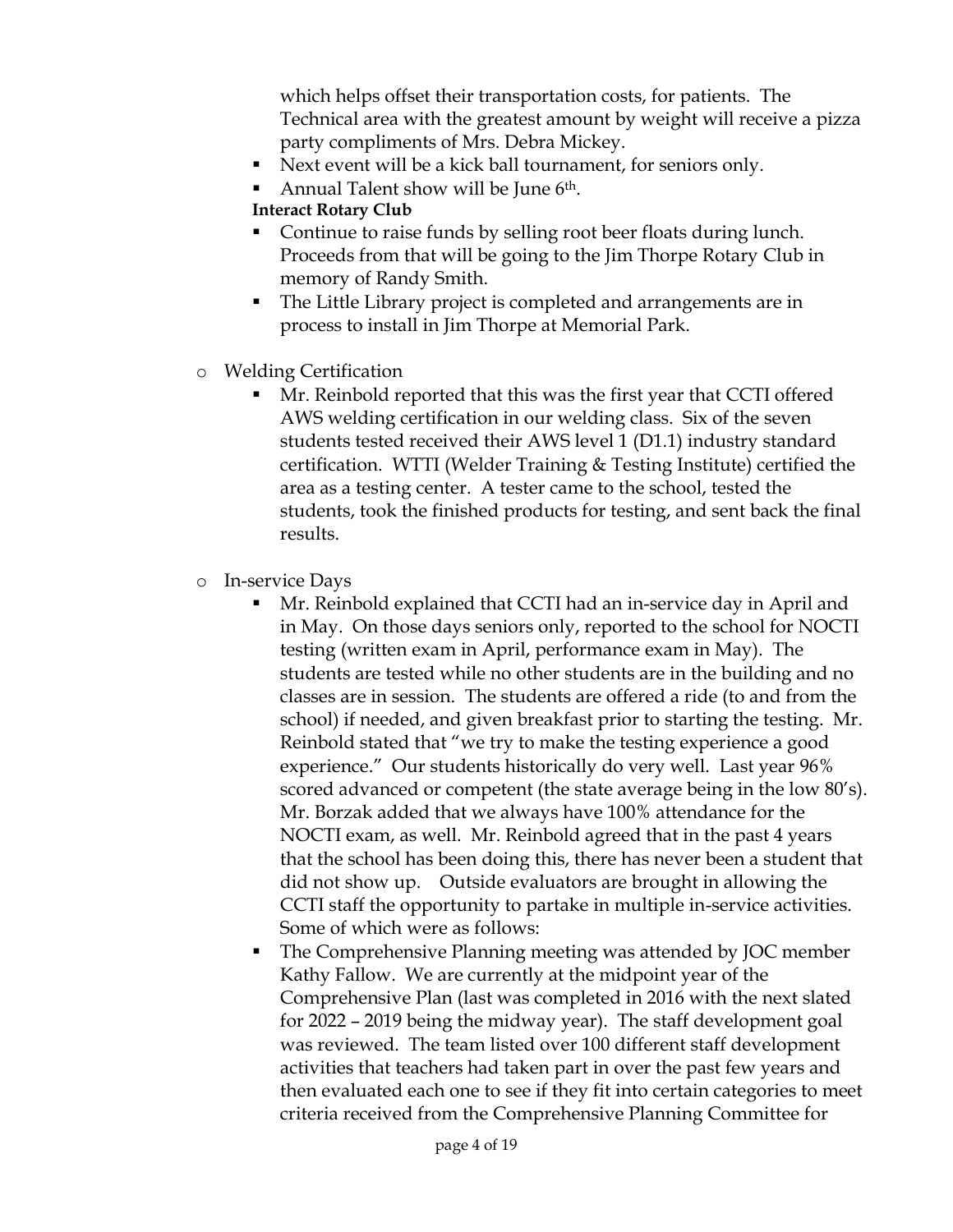staff development activities. After ranking each one the team decided to not make any changes but continue on as planned.

- The Wellness Committee met and decided they wanted to do some activities for the staff as well as those planned for the students. Some ideas were to have someone come in and teach yoga to the staff, Zumba lessons, and kickboxing lessons. Use of the school's fitness center is also encouraged. For the students CCTI has already had a walk-a-thon, a jump rope-a-thon, golf tournament, bowl-a-thon, and a 5K. Mr. Reinbold said "we like to incorporate fundraisers that are activities, not just selling items – making them more fitness/wellness oriented." Mr. Borzak added that they also encourage our seated technical programs (drafting, computer areas, etc.) to get up and move. We encourage the instructors to call the main office to let them know they are going and then get out and take a walk around the building. Mr. Reinbold said that teachers will be told next year that they need to do this throughout the day with their students. Some other activities are:
	- Working with culinary arts and the school store to get away from sugary and unhealthy snacks and promote healthy snacks.
	- Culinary arts offered CPR and first aid training this year to complete not only another certification but also work in wellness/health & fitness.
	- Planning a basketball tournament.
- Homeless presentation on some of the homeless initiatives.
- Technology trainings. Relating to the Comprehensive Planning, surveys were sent to the staff to see what technology trainings were needed. Groups were then paired up with those members of the staff knowledgeable on a particular subject with the member(s) in need of the trainings (i.e. recording lessons and storing on YouTube for viewing by students who missed the lesson, building/teaching how to build a website, 3-D printing, etc.).
- Special Education trainings.
- o Class Advisor (grades 9, 10, and 11) Mrs. Kim Bittle
	- She is completing her third year as the underclassmen advisor. When starting in the position she wanted to come up with new and inventive ideas to make the classes successful. Now, with more 9<sup>th</sup> graders she has implemented a class officer to afford her a "go-to person" as she does not see many of them in her classroom. This has been successful. In an attempt to move away from donut and candy-type sales, she came up with some new ways to fundraise as follows: Nature's Vision & Uncle Jerry's T's catalog sales, Fun Pasta sales, Pizza Hut Fundraiser Night, Giant Rewards, etc. She then thanked the JOC members for the opportunity to serve as advisor. Mr. Borzak complimented Kim for her unique and creative ideas and thinking outside the box when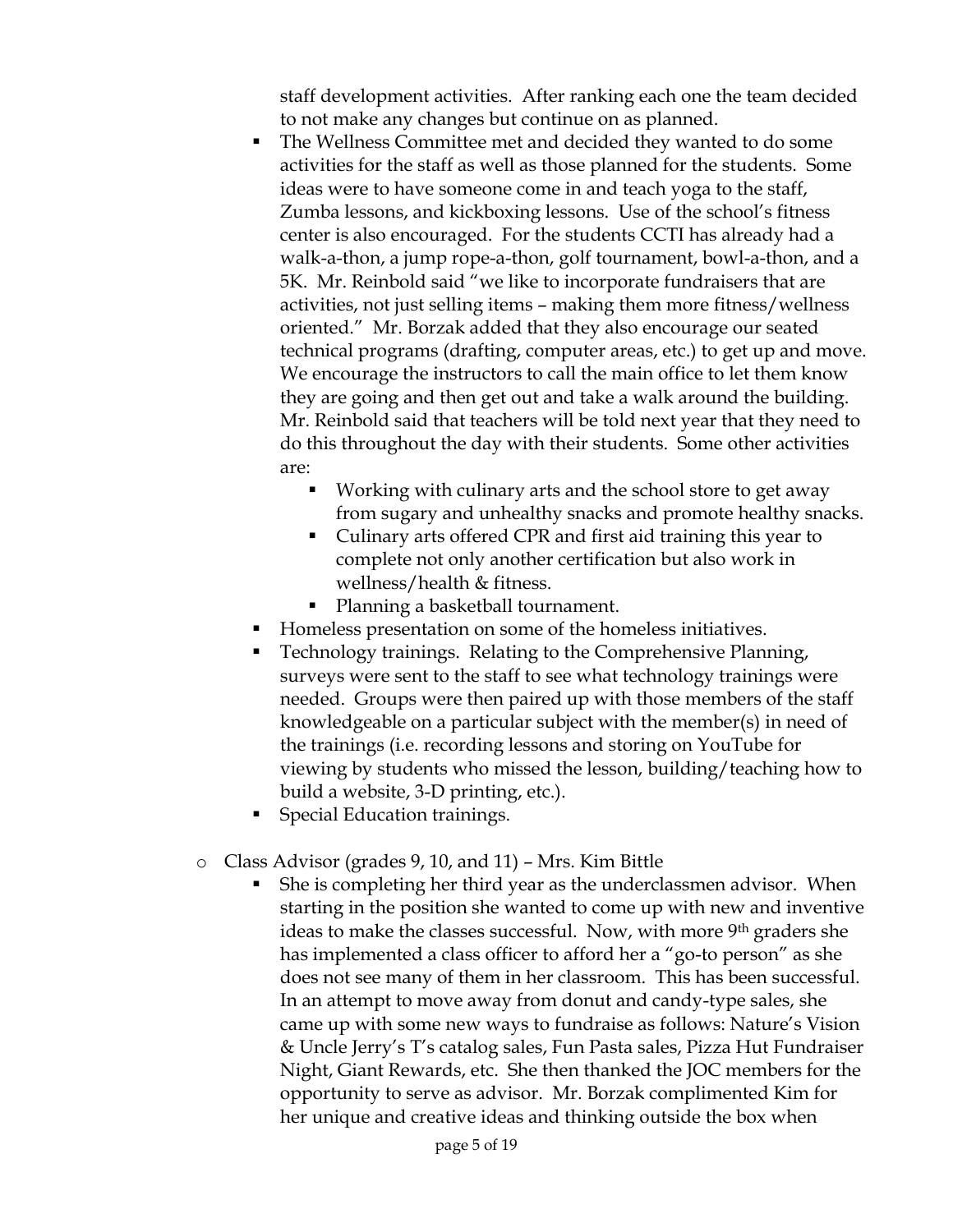coming up with her fundraising activities. He shared that she is very motivated and is certified in, and teaches multiple subjects.

- o SkillsUSA
	- Mr. Reinbold mentioned at the last meeting that at the state competition we medaled in 15 competitions – the 2nd highest in the state. The school that won the most number of medals in the state was Lancaster County with 1200 students and over 30 programs. For such a small school, it was impressive to have the 2nd highest number of medals. He shared that 2 Weatherly students (Ashton Gerhard – CNC Turning Specialist and Braden Markovchick – CNC Technician), 2 Palmerton student (Adrian Holthausen – Industrial Motor Control and Hannah Dorward – Promotional Bulletin Board, team of 3), 2 Lehighton students (Dakota Iwasiuk – Interactive Apps & Video Game Design, team of 2 and Chaya Jones – Promotional Bulletin Board, team of 3), 1 Panther Valley student (Daphnie Morris – Promotional Bulletin Board, team of 3) will be going to nationals. Jason Walck of Jim Thorpe placed first in Precision Machine in a state only event that does not advance to national competition. CCTI will be very well represented again this year at nationals.
- o Facilitator of Special Education Mrs. Christine Trovato
	- Christine introduced herself and thanked the JOC for her appointment. She shared that Monday of this week was her first official day. Mr. Borzak has included her in disciplinary meetings and she and Ms. Porter have been reviewing applications. She has also participated in intake and parent meetings. Upon her appointment at the end of March, the Jim Thorpe Area School District was kind enough to allow her to come over to CCTI 2-3 afternoons a week to shadow Ms. Porter. She shared that this was a very good experience and that like in any school district, this is a very busy time of the year. This gave her the opportunity to take part in the intake process. She thanked the Jim Thorpe representatives for that opportunity and expressed looking forward to working with the JOC and CCTI administration offering to share up-dates/presentations upon request. Christine has two sons who have graduated from CCTI and one currently attending.
- Principal's Report Mr. Brent Borzak
	- o CCTI students and staff are very busy as we near the end of another successful school year:
		- NOCTI written exams and performance exams have all been completed.
		- Advanced Placement Literature and Calculus exams area finalized.
		- Keystone exams have been administered starting the week of May 13<sup>th</sup>.
		- CCTI Prom took place on May 17<sup>th</sup> at Hideaway Hills Country Club.
		- Senior Awards Ceremony took place on the evening of May 22nd.
		- School community is in preparation for the upcoming graduation ceremony at Jim Thorpe High School on June 11th. Graduation practice will be held on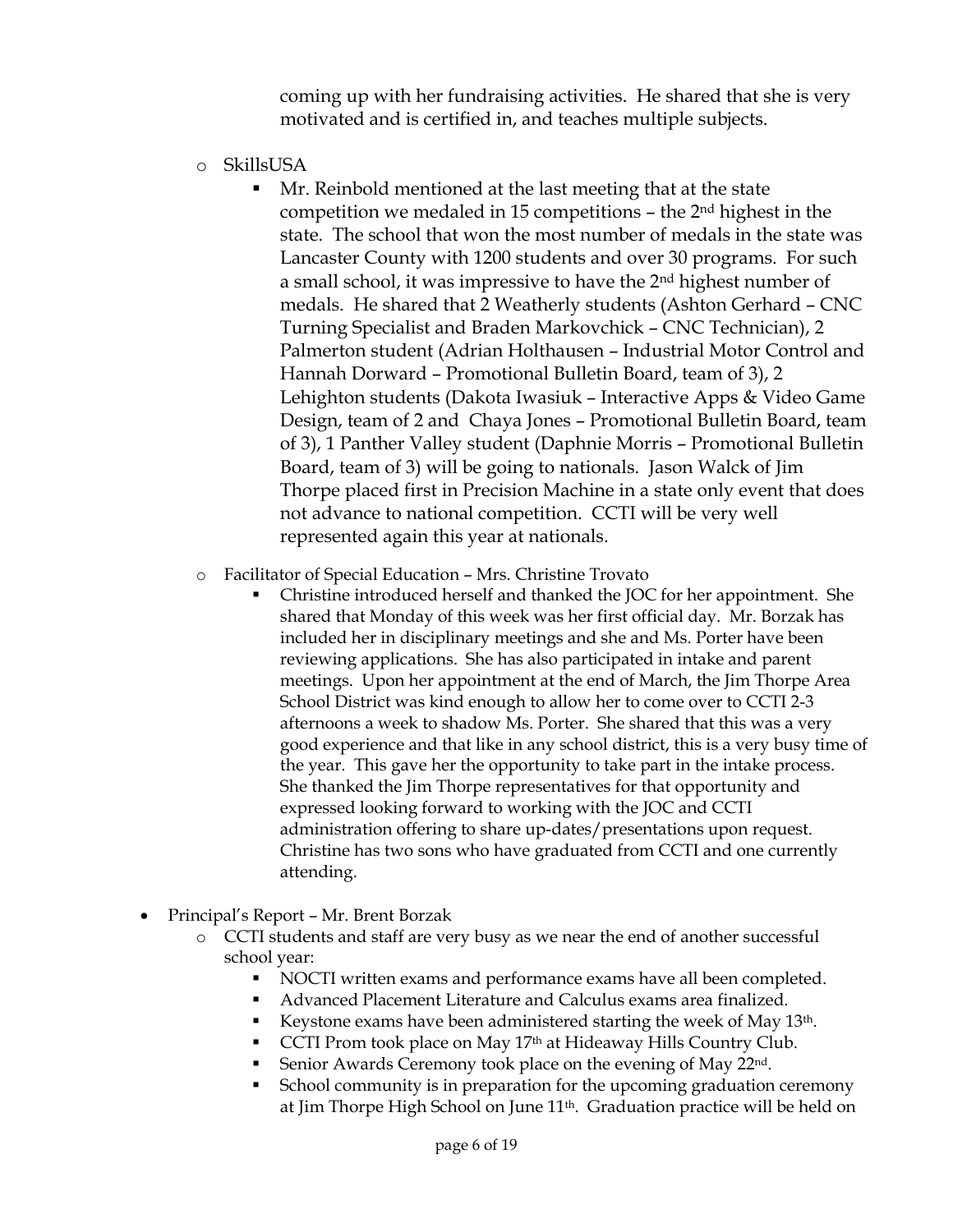June 7<sup>th</sup> and 10<sup>th</sup>.

- Students' last day is June  $11<sup>th</sup>$ .
- Preparing for the end of the year in-service days of June  $12<sup>th</sup>$  and  $13<sup>th</sup>$ .
- Administration and guidance continuing to work on scheduling for the 2019- 2020 school year.
- Building and Grounds Report Mr. Ken Walters, Supervisor of Buildings and Grounds
	- o Organizing my team and vendors for our summer activities.
	- o Completed several small springtime operational items including landscaping, concrete and asphalt restoration. This addressed several safety concerns.
	- o Setting up, breaking down and transporting students for Graduation practice and ceremony for June 11th.
	- o Summer schedule has been developed and posted to support SHINE/nontraditional and summer cleaning activities. Maintenance staff will be onsite from 6-4 daily.
	- o Summer supplies have been ordered and delivered to complete the cleaning and waxing of all classrooms and hallways.
	- o Fire alarm, security, and intercom yearly preventative maintenance has been scheduled for Fridays in June not to interfere with SHINE/Non-traditional camp.
	- o Window cleaning is scheduled for July
	- o Auto service lift re-certification is scheduled for August.
	- o Water softener system preventative maintenance is scheduled for July
	- o Kitchen, auto body paint booth, fire extinguishing systems inspection and certification are scheduled for June and July. Hand held fire extinguisher inspection and certification is scheduled for July. These services will be provided by Keystone Fire Protection Company. Consolidating and negotiating these services for the next three years resulted in a \$3K savings.
	- o Will transport students to Philadelphia airport for both HOSA and SkillsUSA national competitions.
	- o Vehicle fleet semiannual inspections will be dropped off on June 28th and completed the first week of July to accommodate the SHINE/Non-traditional program
	- o Working with PPL we'll be upgrading our parking lot lights to LED in June resulting in a \$20 per savings month over month going forward.
	- o The house project continues to allow students the opportunity to work on a live project. Students have completed 60% of the 2nd half and rough in inspection will be scheduled with the state early 2019-20 school year.
- Business Administrator's Report Mr. Jeffry P. Deutsch, Business Administrator
	- o As of now, three of our sending school districts have approved the CCTI 2019-2020 budget. To approve the budget per school code, four district approvals are needed. A discussion followed.
- Superintendent of Record Report Mr. Jonathan J. Cleaver, Lehighton Area School District Superintendent
	- o Schools are getting ready for graduation. It is the end of the year and there is a lot going on.
	- o Clarence Smoyer, a World War II veteran presented at Lehighton as part of a Veterans Day celebration. Mr. Cleaver complimented Mr. Ron Rabenold, Lehighton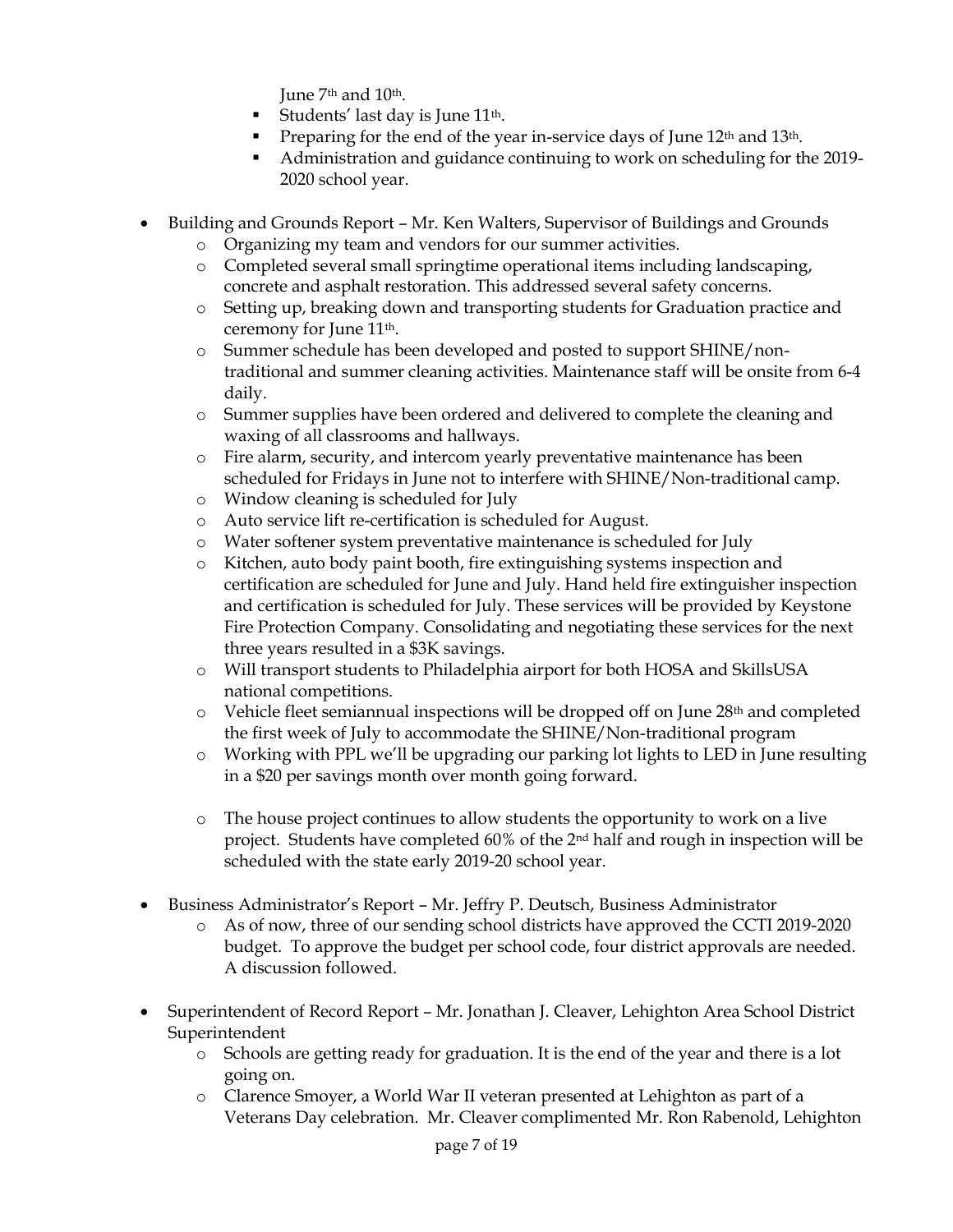teacher and local historian on another wonderful job preparing for and implementing the presentation together.

o Mr. Cleaver suggested the possibility of investigating a consortium among the five sending schools and CCTI for ordering common general maintenance/every day supplies for cleaning, maintenance, etc.

## **Items of Business**

## *Personnel*

MOTION by Mr. Gryzik, SECONDED by Mr. Strubinger that the following motions be approved:

## **Substitute Approved**

A. that the below listed individuals be approved to substitute for the 2018-2019 school year at the established rates, as follows:

Joseph Hedash - Teacher

## **Letter of Resignation Accepted**

B. to accept the letter of resignation from Dennis Starry, Auto Collision Repair Instructor, effective June 30, 2019, as presented.

#### **Letter of Resignation Accepted**

C. to accept the letter of resignation from Robert Pathroff, Instructional Aide, effective August 2, 2019, as presented.

#### **Summer Camp Instructors Approved**

D. to approve the following instructors and assistants for the summer camp (June 17 – June 27, 2019) at the rates as follows:

| \$30.00 per hour     | \$25.00 per hour  |
|----------------------|-------------------|
| Anthony (A.J.) Burke | Walter O'Donnell  |
| Joseph Farkas        | Ashleigh Rehrig   |
| <b>Autumn Frey</b>   | Maritza Reinbold  |
| Jeffrey Hazelton     | Rebecca Schaeffer |
| Michele Klock        | Michele Troutman  |
| Michael Lewis        |                   |
| Harold Resh          |                   |
| Lisa Walck           |                   |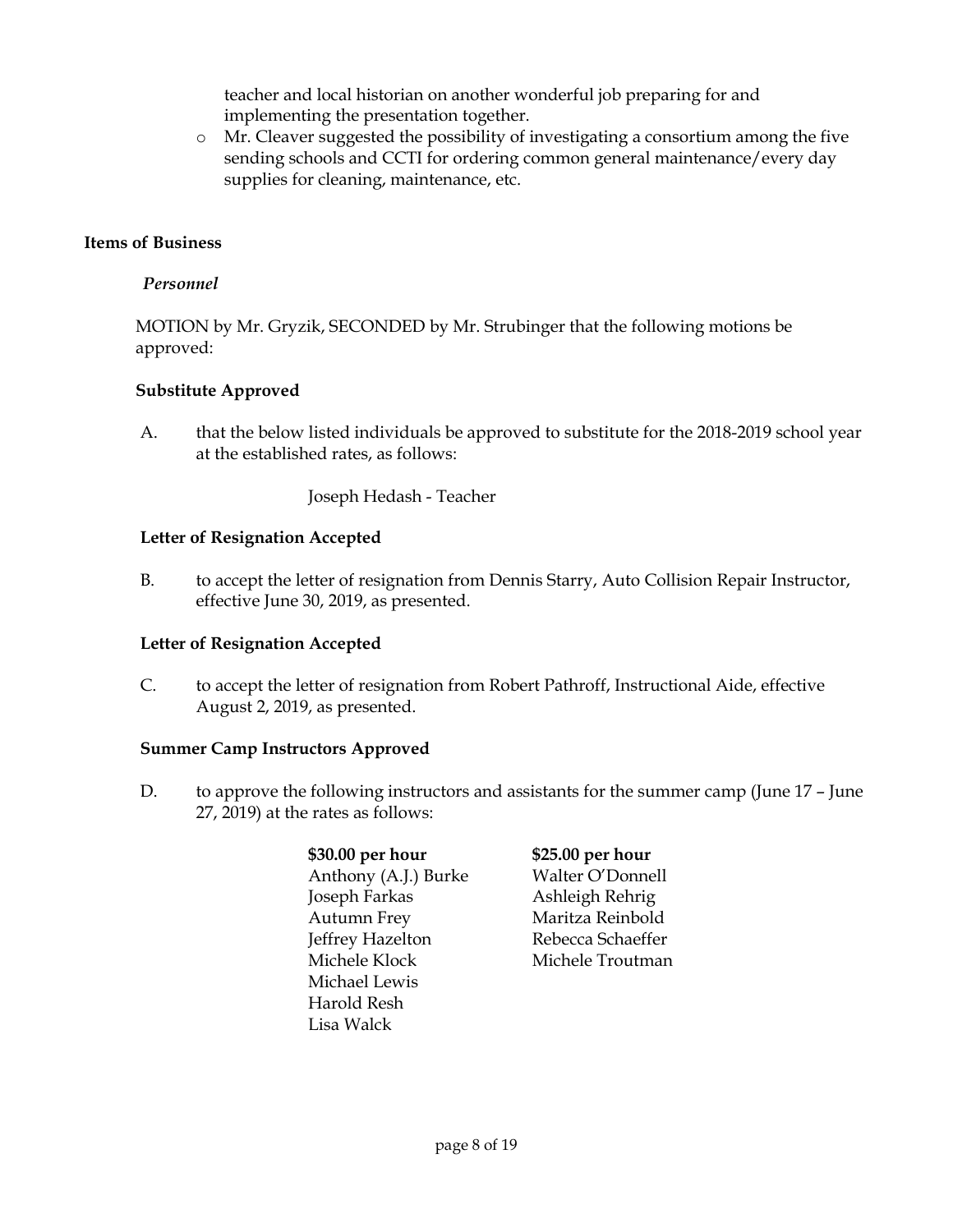## **Teacher Mentors Appointed**

E. that the following Teacher Mentors be appointed (as needed) for the 2019-2020 school year at the established stipend of \$750.00:

> Jane Farkas – Academic Teacher Lisa Walck – Technical Instructor

#### **Homebound Instruction Hourly Rate Approved**

F. to approve the hourly rate for Homebound Instructor for the 2019-2020 school year on an as-needed basis at \$30.00.

## **Additional Days Approved - Part-Time Cooperative Education Coordinator**

- G. that Stephanie Barto, Part-time Cooperative Education Coordinator, be employed for a period of ten (10) days, during the summer 2019, at her per diem rate.
	- Note: Mrs. Barto will supervise a number of secondary and other students at cooperative education placements, as well as develop additional placements for our students within and outside Carbon County.

## **Additional Days Approved – Guidance Counselor**

- H. that Eugene Colosimo, Guidance Counselor, be employed for a maximum of eighteen (18) days, during the summer 2019, at his per diem rate.
	- Note: Mr. Colosimo will assist with the coordination of summer student enrollments from the five districts, class scheduling, parent/student conferences, communicating with key personnel in the five sending districts, and other duties as assigned by the Principal and the Administrative Director.

## **Additional Days Approved – Culinary Arts Instructor, Culinary Arts Instructional Aides, Graphic Design Instructional Aide**

I. that the following individuals be approved two (2) additional work days, prior to August 21, 2019 at the individual's per diem rate:

> Anthony (A.J.) Burke, Culinary Arts Instructor Ashleigh Rehrig, Culinary Arts Instructional Aide Maritza Reinbold, Graphic Design Instructional Aide Michele Troutman, Culinary Arts Instructional Aide

Note: This time will be devoted to preparing for cafeteria production services for the new school year and preparing signage for CCTI and sending schools.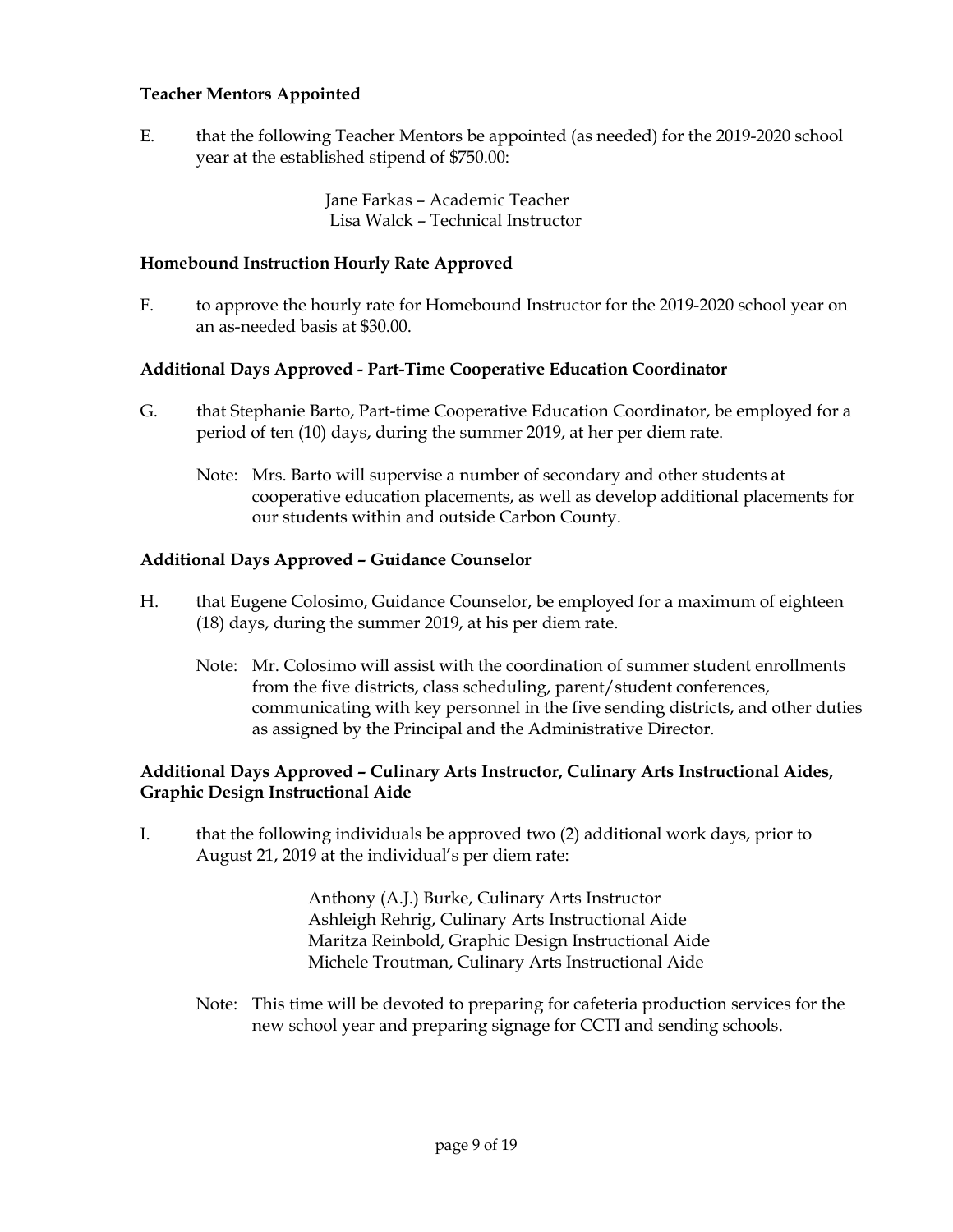## **Building Substitute Approved**

J. to approve Phillip Strubinger as the Building Substitute effective August 21, 2019 through the close of the 2019-2020 school year at the approved daily rate.

#### **Substitute Custodian/Maintenance/Groundskeeper/Cleaner Personnel Approved**

K. that the following substitute Custodian/Maintenance/Groundskeeper/Cleaner Personnel be approved, effective May 24, 2019 through June 2020:

| Stephen Brili          | Frank Olmstead       |
|------------------------|----------------------|
| <b>Heather Cassidy</b> | Robert Pathroff      |
| Frank DeMatto          | Ashleigh Rehrig      |
| <b>Autumn Frey</b>     | John Rogers          |
| Christopher Gallagher  | <b>Stacie Strack</b> |
| Jeffrey Hazelton       | Douglas Witt         |
| <b>Tammy Marshall</b>  | Donald Yorgey*       |
| Donald McGorry         | <b>Sherry Yorgey</b> |
| Walter O'Donnell       |                      |

Note: \*Pending receipt of all mandated clearances.

#### **Substitute Van/Bus Driver Hourly Rate Approved**

L. to approve the hourly rate for substitute van/bus driver of \$20.00 through June 2020.

#### **Substitute Van/Bus Drivers Approved**

M. that the following individuals be contracted as a substitute van/bus driver at the approved rate through June 2019:

| <b>Heather Cassidy</b> | Robert Pathroff      |
|------------------------|----------------------|
| Christopher Gallagher  | Elizabeth Schlecht   |
| Joseph Gorski          | Eric Schlecht        |
| Katherine Holton       | <b>Stacie Strack</b> |
| Lynn Jo Kester         | Donald Yorgey*       |
| Frank Olmstead         | <b>Sherry Yorgey</b> |

Note: \*Pending receipt of all mandated clearances.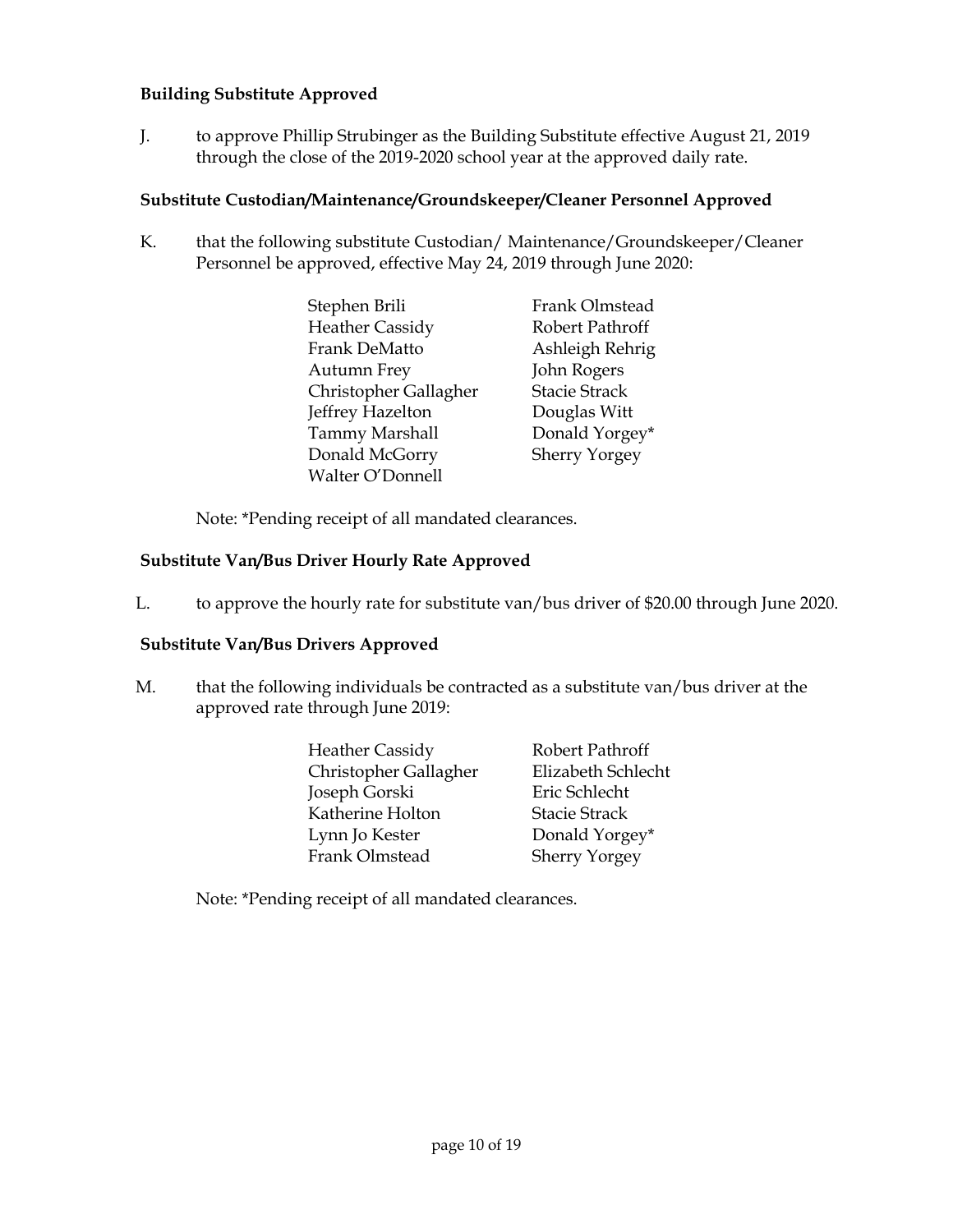## **Substitute S.H.I.N.E. Van/Bus Drivers Approved**

N. that the following individuals be approved as substitute S.H.I.N.E. van/bus drivers at a rate of \$30 per run through June 2019:

| Jeffrey Donadi        | Lynn Jo Kester |
|-----------------------|----------------|
| Christopher Gallagher | Sandra Kohutka |
| Joseph Gorski         | Frank Olmstead |
| Christina Graver      | Taryn Stewart* |
| Katherine Holton      |                |

Note: \*Pending all mandated clearances.

#### **Local Homeless Education Liaison Appointed**

O. to appoint Christine Trovato as the local Homeless Education Liaison for CCTI.

#### **School-Wide Co-Curricular Activities and Student Club/Organization Advisors Approved**

P. to approve the following individuals as School-Wide Co-Curricular Activities and Student Club/Organization Advisors at the established rates for the 2019- 2020 school year:

DECA – Stephanie Barto DECA Assistant – Sandra Kohutka, Jane Farkas HOSA – Michele Dominic DECA/HOSA/SkillsUSA Assistant – Scott Bartholomew National Technical Honor Society – Jeremy Pease Rotary Interact Community Service Club – Margaret Kalogerakis SADD/Aevidum – Rebecca Schaeffer Senior Class – Stephanie Barto SkillsUSA – Kevin Kuehner SkillsUSA Assistant – Jeffrey Hazelton, Nathaniel Rinda, Lisa Walck Student Council – Margaret Kalogerakis Student Forum – Phillip Strubinger Underclass – Kimberly Bittle Yearbook – Maritza Reinbold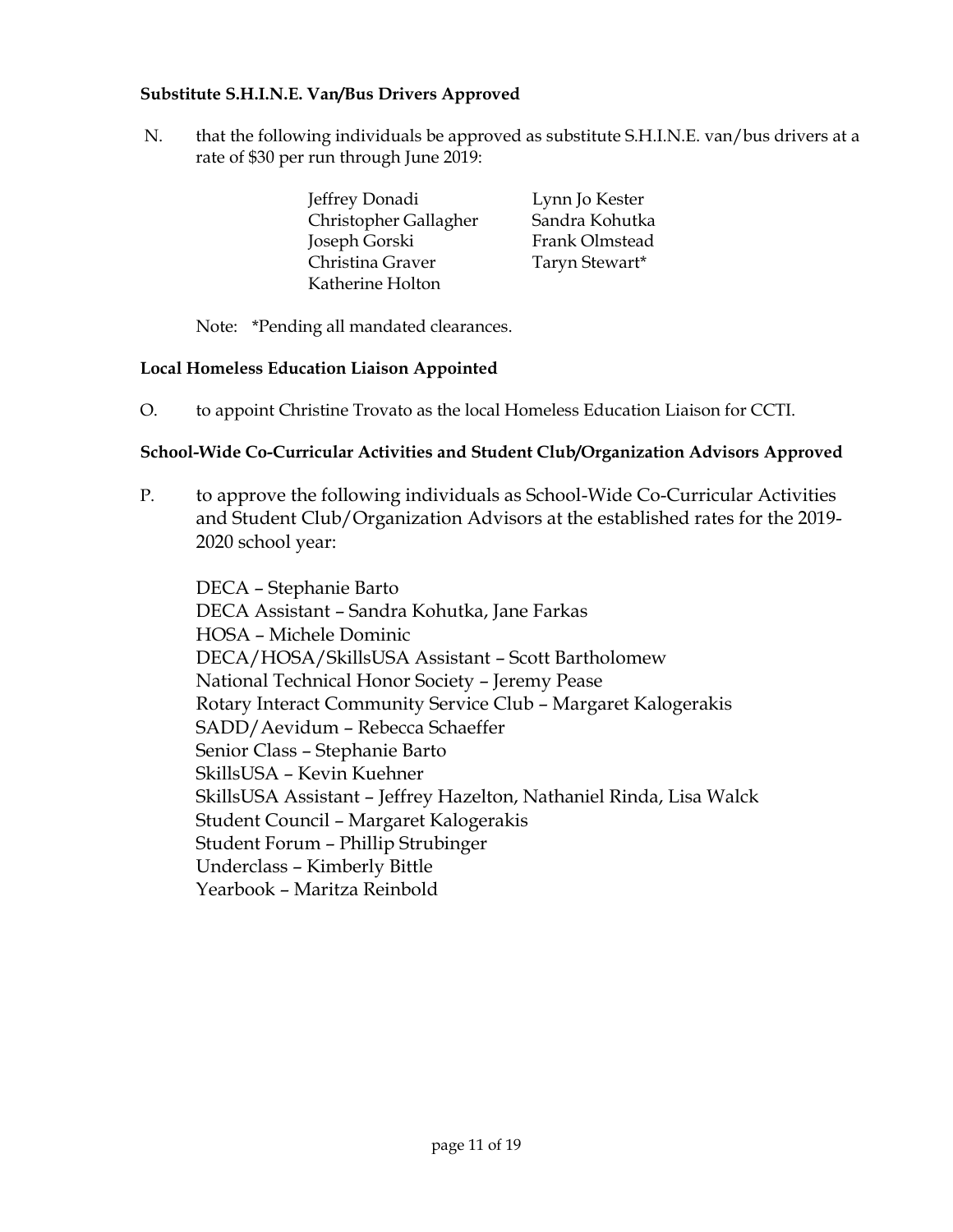## **Salary Adjustment Approved**

Q. that the 2018-2019 salary for the following individual be adjusted as indicated as provided in the existing Agreement between the Carbon Career & Technical Institute Joint Operating Committee and the Carbon Career & Technical Institute Education Association:

> Jean Bales, Social Studies Teacher \$60,381 – 2018-2019 Salary + 900 – Master/M. EQU +15 \$61,281 – Adjusted 2018-2019 Salary



## *Education*

MOTION by Mr. Gryzik, SECONDED by Mr. Obert that the following motions be approved:

#### **Homebound Instruction Approved**

A. that half-time homebound instruction be approved for student #11093 beginning April 16, 2019 through June 11, 2019.

#### **Use of Instructional Area(s) Approved**

B. to grant permission to the CLIU #21 for use of a designated instructional area(s) to operate Life Skills Support Classes at the CCTI facility for the 2019-2020 school year.

#### **Reasonable Assurance Notification Approved**

C. to grant permission to notify CCTI employees, who do not work through or do not receive pay for the summer months, that there is a "reasonable assurance" their position will be available to them again when school re-opens in August 2019.

#### **National Automotive Technology Competition Attendance Approved**

D. that two (2) Auto Service Technology students attend the National Automotive Technology Competition April 22–24, 2019 in New York City, NY chaperoned by Mr. Harold Resh, Auto Service Technology Instructor.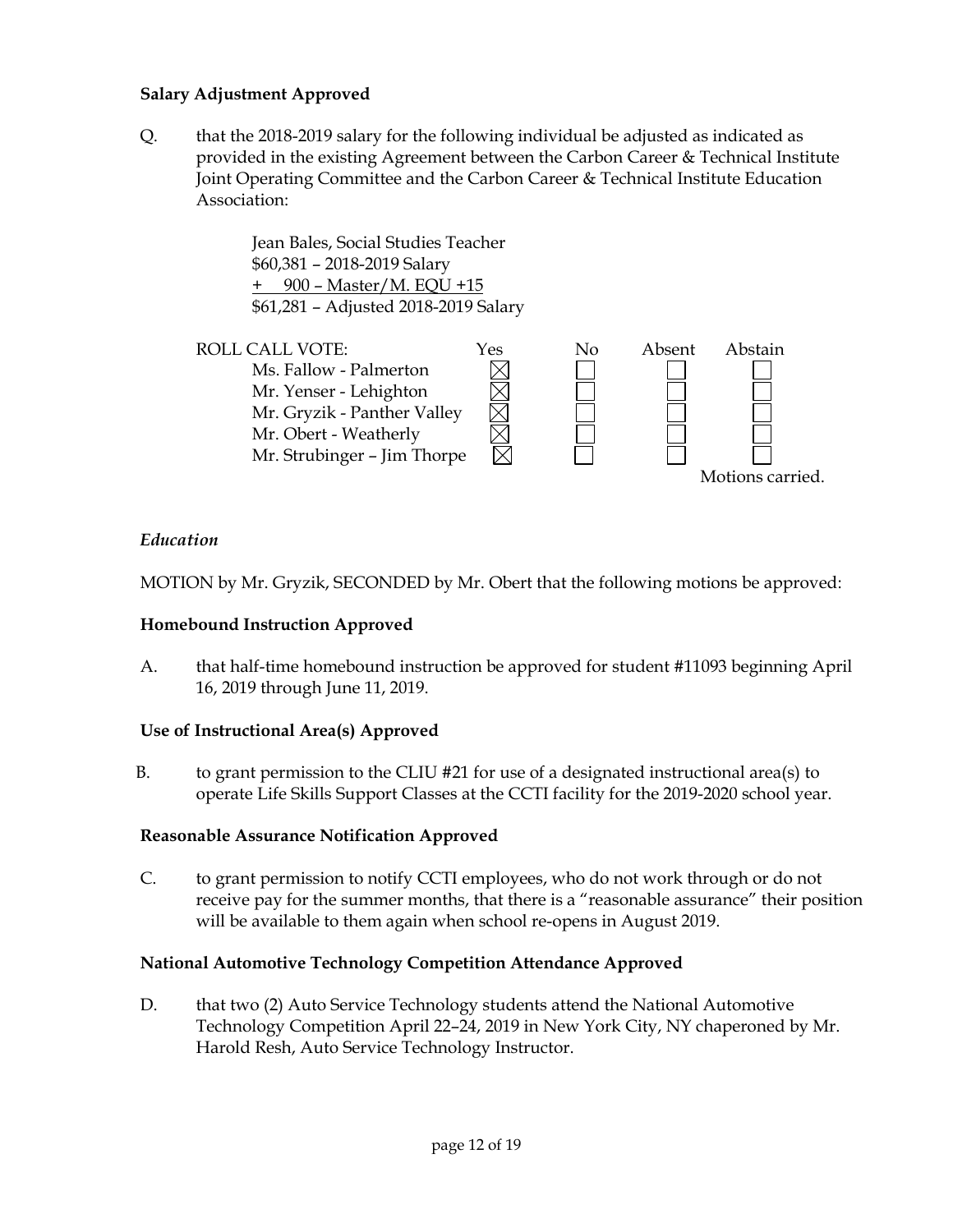## **Field Trip Approved**

E. that twenty-one (21) Advanced Placement students attend the Metropolitan Museum of Art May 24, 2019 in New York, NY chaperoned by Mrs. Katherine Baumgardt, AP English Teacher, Mr. Justin Pshar, AP Calculus Teacher, and Mr. Kevin Sowa, Math Teacher.

## **Field Trip Approved**

F. that twenty-five (25) Graphic Design students attend the Franklin Institute June 3, 2019 in Philadelphia, PA chaperoned by Mrs. Michele Klock, Graphic Design Instructor and two additional approved chaperones.

#### **National Leadership and Skills Conference Attendance Approved**

G. that eight (8) students attend the 55th annual National Leadership and Skills Conference (competition) June 24–29, 2019 in Louisville, KY chaperoned by Mr. Kevin Kuehner, SkillsUSA Major Advisor at a cost of \$11,692.00 to cover the cost of registration, transportation, and lodging.

#### **Welding Technology Lab Purchase Approved**

- H. to purchase a 40-ton Electric Shop Press for the Welding Technology lab at a cost of \$5,107.33.
	- Note: This purchase was recommended by Occupational Advisory Committee members.

Ms. Fallow - Palmerton Mr. Yenser - Lehighton Mr. Gryzik - Panther Valley Mr. Obert - Weatherly Mr. Strubinger – Jim Thorpe

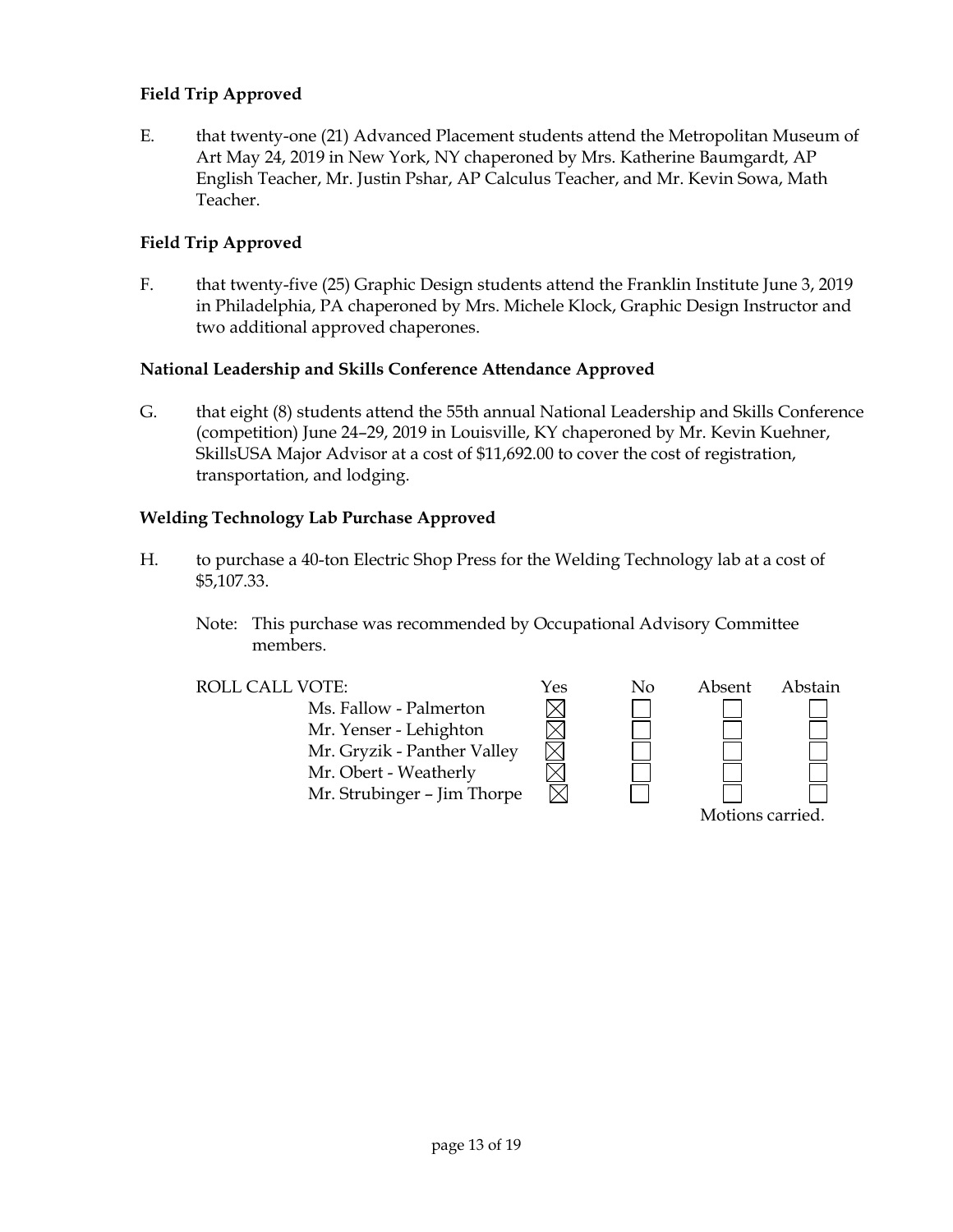## *Budget & Finance*

MOTION by Mr. Gryzik, SECONDED by Mr. Strubinger that the following motions be approved:

## **Depositories Approved**

| A. | to approve the following depositories for Carbon Career & Technical Institute funds as |
|----|----------------------------------------------------------------------------------------|
|    | indicated below for the 2019-2020 Fiscal Year:                                         |
|    | Mauch Chunk Trust Company                                                              |
|    | General Fund Account, Activities Fund Account, Payroll Account                         |
|    | PLGIT (Pennsylvania Local Government Investment Trust)                                 |
|    | House Building Renovation Account, Capital Projects Account,                           |
|    | Scholarship Trust Fund, General Fund, CCTI Foundation Account, CCTI                    |
|    | Building Renovation/Expansion fund)                                                    |
|    | <b>INVEST</b> (PA Treasurer Program for Local Governments)                             |
|    | General Fund                                                                           |
|    | Jim Thorpe National Bank                                                               |
|    | General Fund                                                                           |
|    |                                                                                        |

## **Cooperative Arrangements for Purchasing Participation Approved**

B. to grant permission to participate in cooperative arrangements for purchasing supplies and computer equipment for the 2019-2020 fiscal year through the following:

> Carbon Lehigh IU #21 Central Susquehanna IU #16

#### **National School Lunch Program and U.S.D.A. Commodities Program Participation Approved**

C. to grant permission to participate in the National School Lunch Program and the U.S.D.A. Commodities Program for the 2019-2020 school year.

## **Flexible Plan Benefits Amendment Approved**

- D. to amend the Section 125 Flexible Plan Benefits Plan, effective July 1, 2019 to continue the Medical Plan Cash Opt-Out Election of \$300.00 per month (waive Family Medical Plan) and \$200.00 per month (waive Non-Single Medical Plan).
	- Note: This arrangement has successfully decreased health care expenses in recent years. Buyout amount is the same as 2018-2019.

#### **Auditor Appointed**

E. to appoint Kirk, Summa & Company (East Stroudsburg, PA) as Auditor for the Carbon Career & Technical Institute Joint Operating Committee for the 2019-2020 fiscal year, effective July 1, 2019, at an annual fee of \$17,500.

Note: The audit covers CCTI, as well as the school foundation and authority.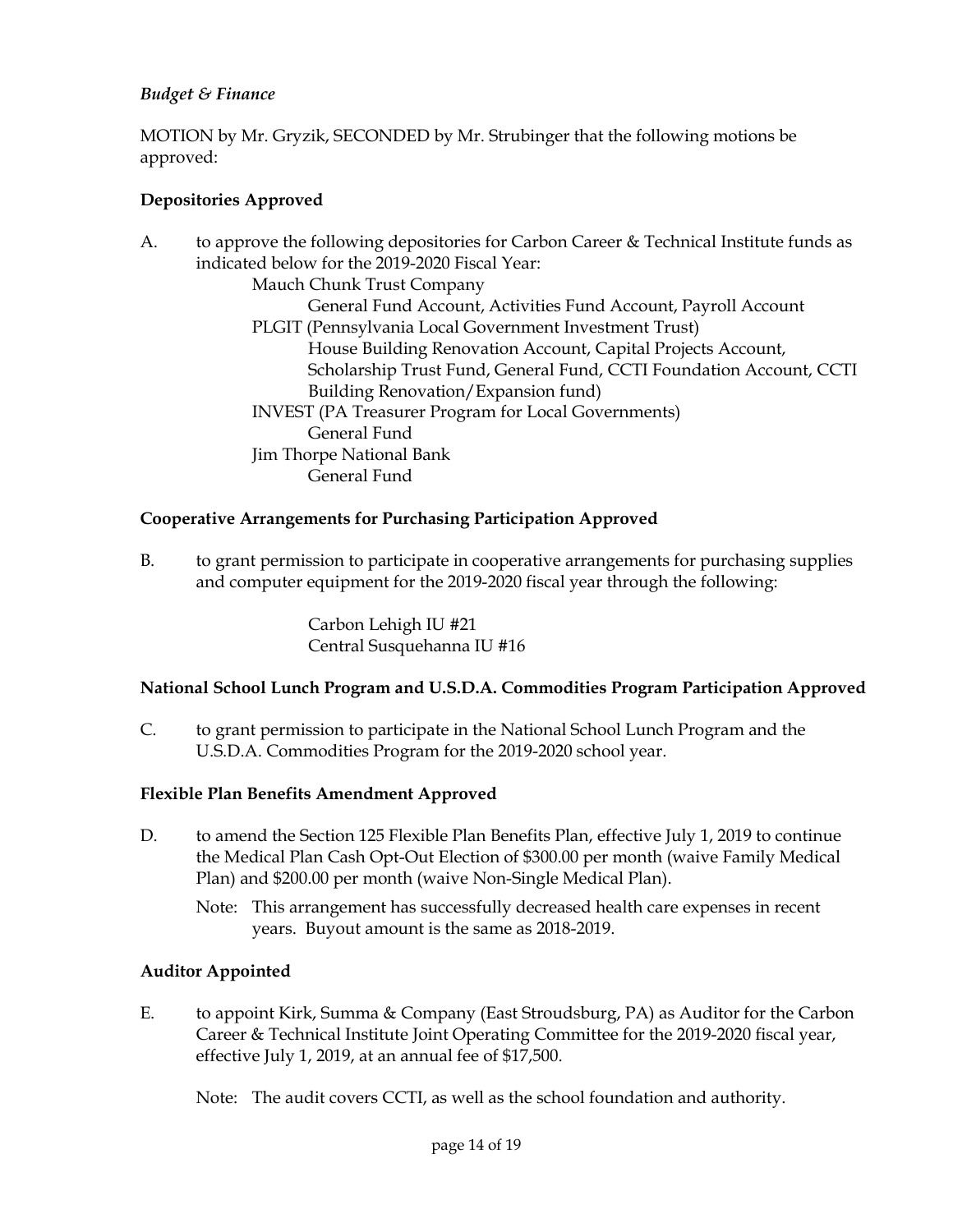## **Adult Education Program Proposed Operating Budget Approved**

F. to approve the 2019-2020 Proposed Operating Budget for the CCTI Adult Education Program, calling for receipts and expenditures in the amount of \$128,400.

## **Carbon Alternative High School Diploma Program Proposed Operating Budget Approved**

G. to approve the 2019-2020 Proposed Operating Budget for the Carbon Alternative High School Diploma Program, calling for receipts and expenditures in the amount of \$240,000.

## **Carbon Alternative High School Diploma Program Tuition Rate Approved**

- H. to approve the Tuition Rate for the Carbon Alternative High School Diploma Program at the rate of \$8,000 per year for the 2019-2020 fiscal year.
	- Note: Tuition payments based on participation fund the program. The daily rate will be \$40.00.



Mr. Strubinger – Jim Thorpe



## *Buildings & Grounds*

MOTION by Mr. Gryzik, SECONDED by Ms. Fallow that the following motions be approved:

## **BAS Software Up-date Proposal Approved**

A. to approve the proposal to update the BAS (Building Automation System) software from Trane at a cost of \$58,890.00, per the Capital Plan.

Note: The BAS software controls the HVAC system for the building.

## **Domestic Hot Water Boiler Replacement Approved**

B. to approve the proposal to replace the domestic hot water boiler from McClure Company at a cost of \$86,321.00, per the Capital Plan.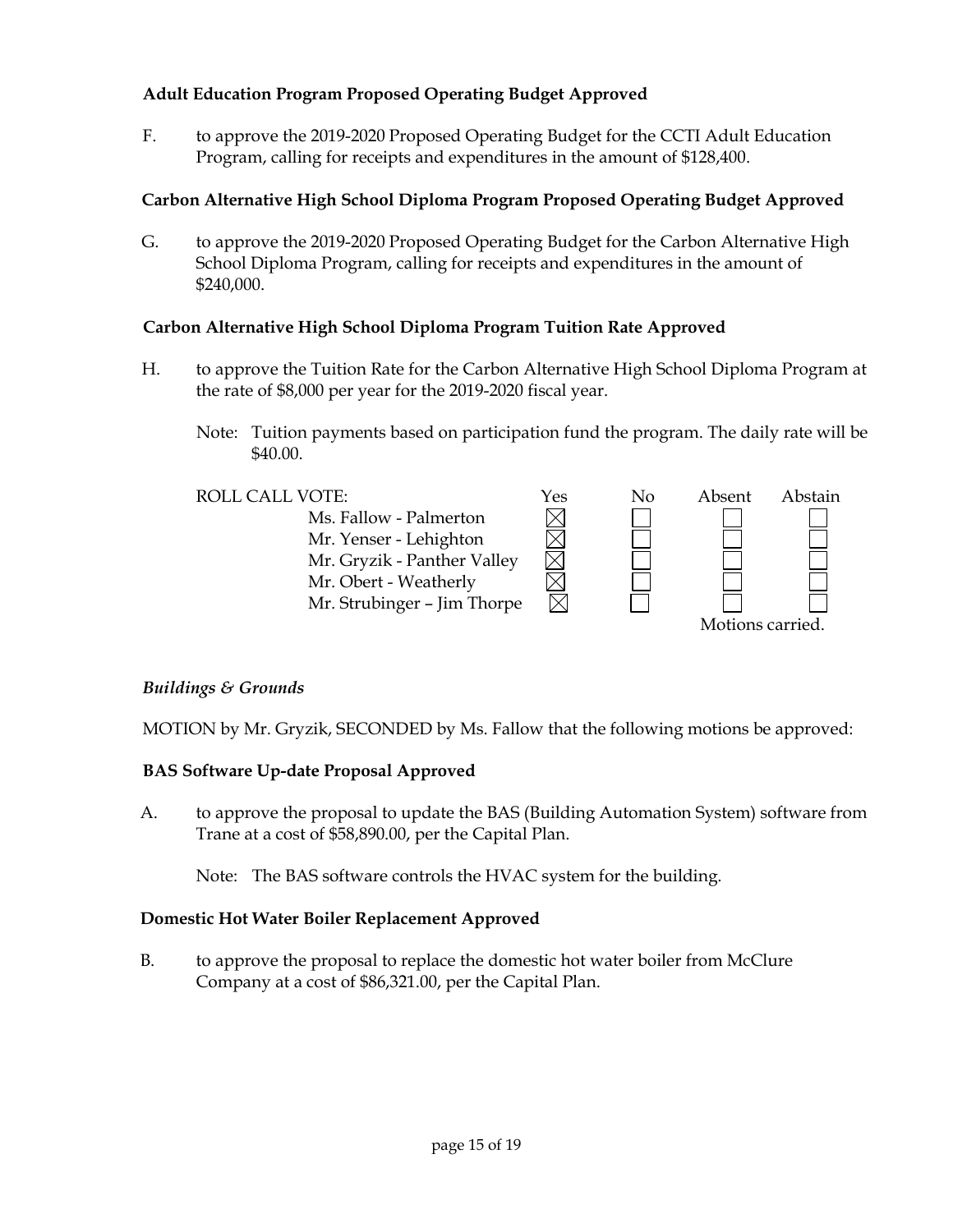## **Main Domestic Water Line Replacement Proposal Approved**

C. to approve the proposal to replace the main domestic water line that services the entire school from McClure Company at a cost of \$59,700.00.

Note: This is an emergency repair not in the Capital Plan.



## *Administrative*

MOTION by Mr. Gryzik, SECONDED by Mr. Strubinger that the following motions be approved:

## **Technology in Education Legal Counsel Consortium Participation Approved**

- A. to enter into an agreement with Carbon Lehigh Intermediate Unit #21 (CLIU 21) for participation in the Technology in Education Legal Counsel Consortium for the 2019- 2020 fiscal year.
	- Note: Sweet, Stevens, Katz & Williams is offering this service on a consortium basis through CLIU 21. This service is designed to provide legal support in the complicated and ever changing legal landscape that surrounds technology in an educational setting. The Technology Counsel Consortium provides proactive strategies, training and model policies designed to prevent digital-age problems that can lead to liability. The overall pricing for this valuable service typically falls between \$559.00 and \$792.00 based on the number of participants.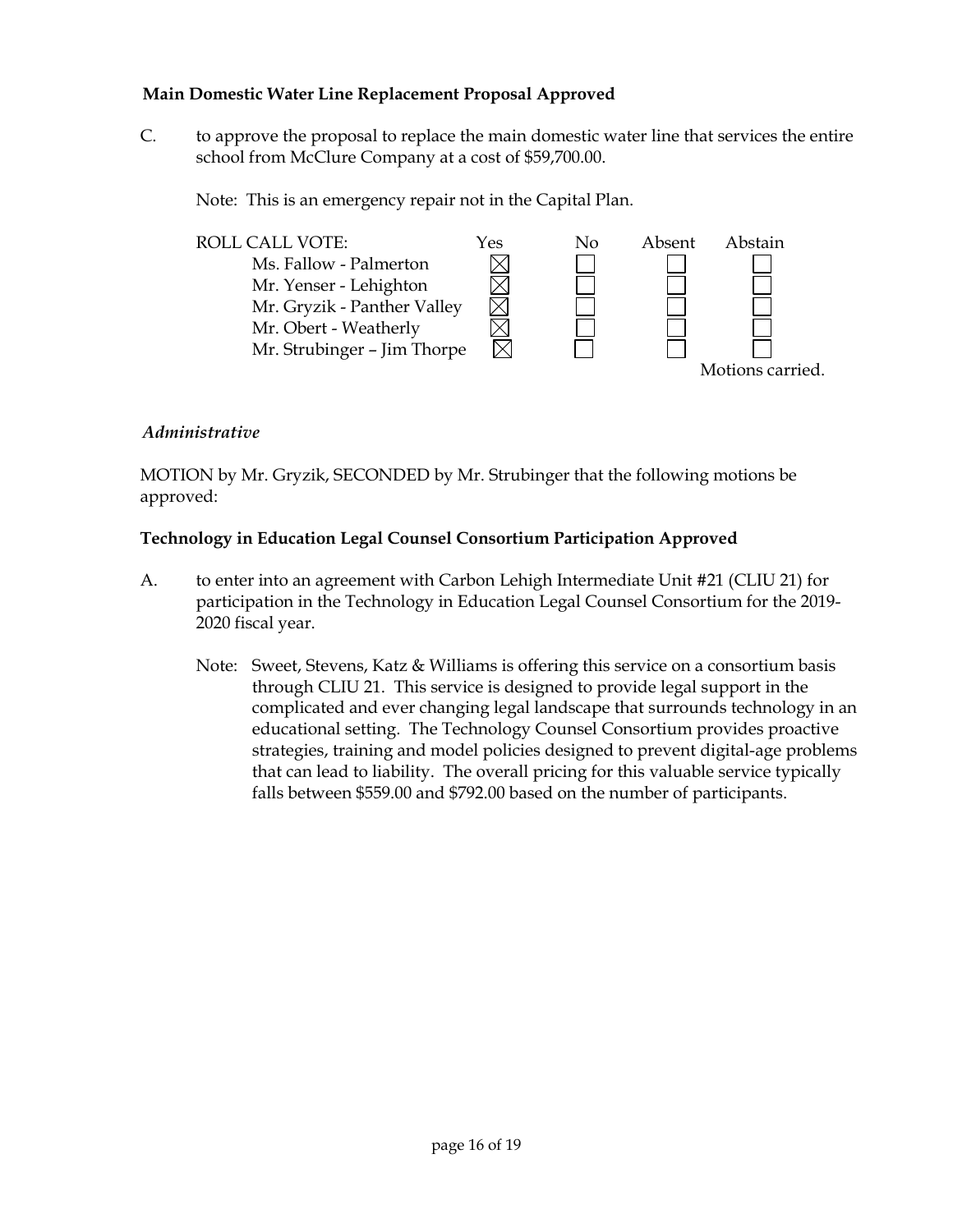## **2019-2020 Carbon Alternative High School Diploma Program Class Schedule Approved**

C. to approve 2019-2020 class schedule for the Carbon Alternative High School Diploma Program as follows:

> **Summer 2019** Monday, July 8, 2019 – Monday, September 23, 2019 (50 days)

**Fall 2019** Wednesday, October 2, 2019 – Monday, December 16, 2019 (50 days)

**Winter 2020** Monday, January 6, 2020 – Thursday, March 19, 2020 (50 days)

**Spring 2020** Wednesday, April 1, 2020 – Tuesday, June 16, 2020 (50 days)

Note: Snow/emergency days are made up at the end of each semester.

## **First Reading Policy #610 Approved**

C. to approve the first reading of the following CCTI policy, as presented:

#610 (Finances)

#### **2019-2020 CCTI Student & Parent Handbook Approved**

D. to approve the CCTI 2019-2020 Student & Parent Handbook, as presented.



**Contract Approved – School Police Officer**

E. MOTION by Mr. Gryzik, SECONDED by Mr. Strubinger to approve the contract for Francis DeMatto School Police Officer, as presented.

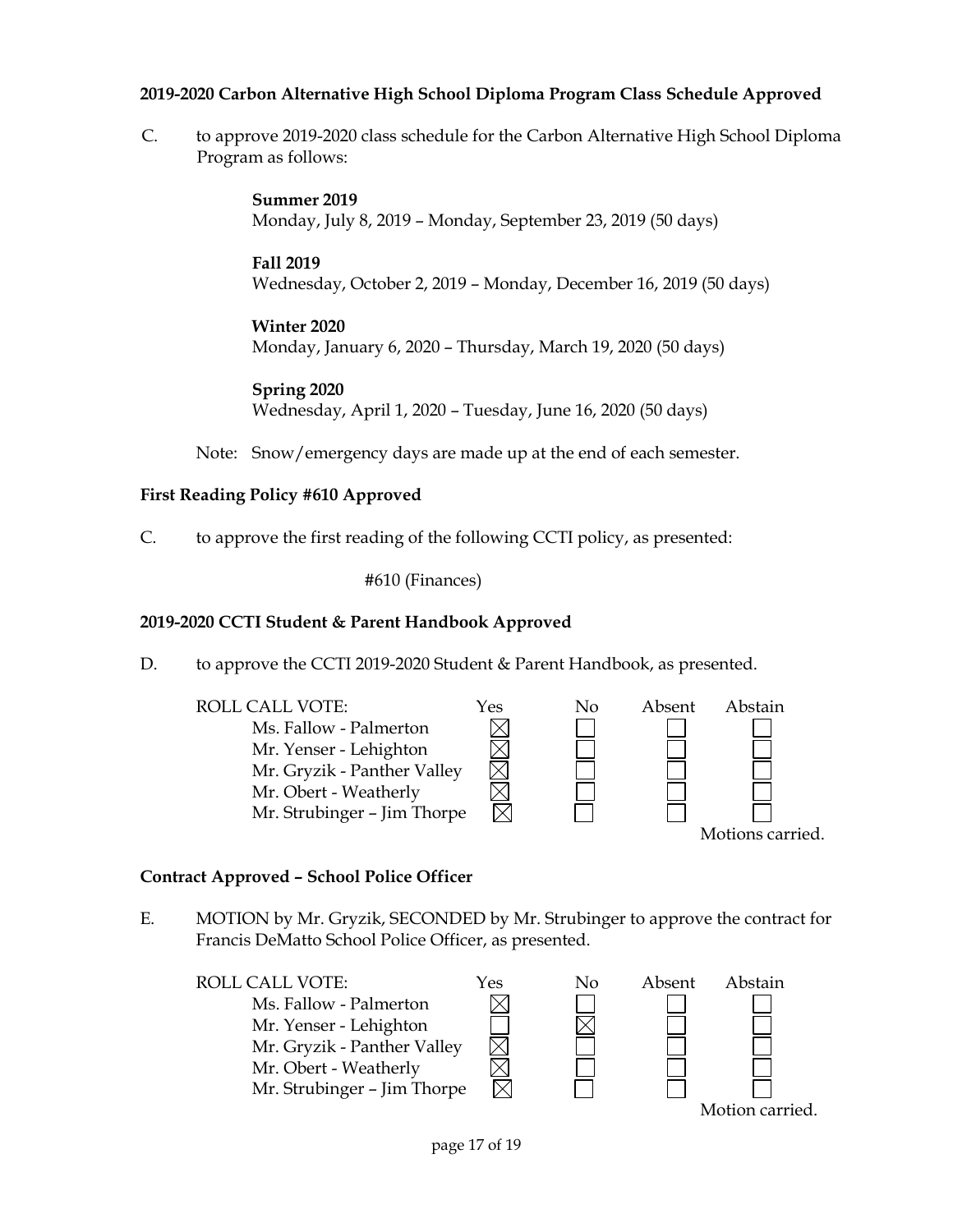#### **Policy #249 Reviewed and Reapproved**

F. MOTION by Mr. Gryzik, SECONDED by Mr. Strubinger to review and reapprove policy #249 (Pupils) as presented.



#### **Reports**

#### **Foundation Report Accepted**

A. MOTION by Ms. Fallow SECONDED by Mr. Gryzik to accept the Carbon Career & Technical Institute Foundation Report, as presented.

Note: The balance in this account stands at \$2,136.85.

| VOTE: YES - 5 | $NO - 0$ | ABSENT - 0 | ABSTENTIONS - 0 |  |
|---------------|----------|------------|-----------------|--|
|               |          |            |                 |  |

Motion carried.

#### **Administrative Reports**

- A. MOTION by Mr. Yenser, SECONDED by Mr. Obert to accept Administrative Reports from the following:
	- a. Mr. Brent Borzak, Principal
	- b. Ms. Francine Kluck, Adult Education Site Supervisor

VOTE: YES - 5 NO - 0 ABSENT - 0 ABSTENTIONS - 0

Motion carried.

#### **Old Business**

NONE

#### **New and Miscellaneous Business**

NONE